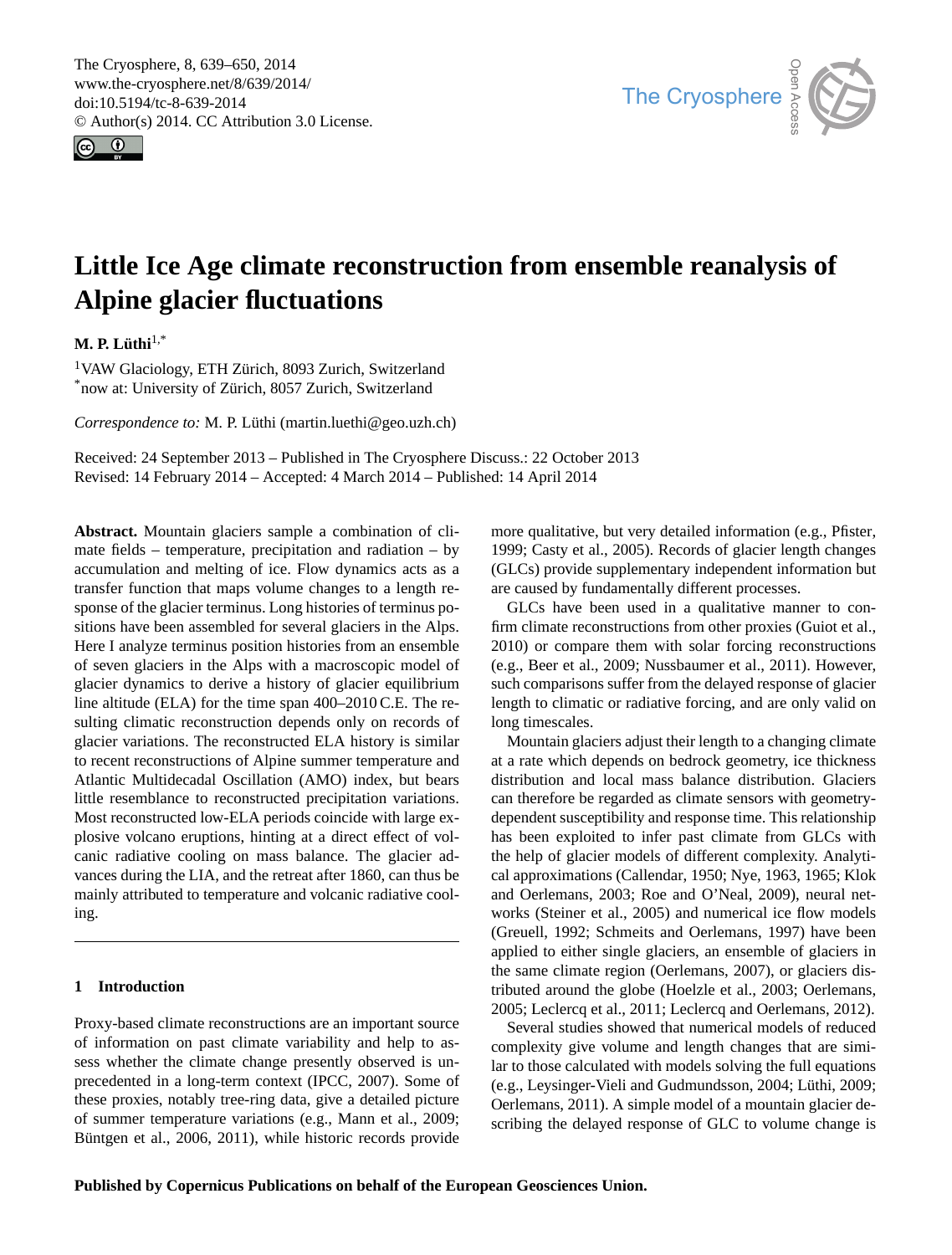| Glacier             | Time span   | Source                                           |
|---------------------|-------------|--------------------------------------------------|
| <b>Bossons</b>      | 1580–2010   | Nussbaumer and Zumbühl (2012)                    |
| Gorner              | 450–2010    | Zumbühl and Holzhauser (1988); Holzhauser (2011) |
| Grosser Aletsch     | $67 - 2010$ | Holzhauser et al. (2005)                         |
| Mer de Glace        | 1575-2010   | Nussbaumer et al. (2005)                         |
| Rhone               | 1602-2010   | Zumbühl and Holzhauser (1988)                    |
| Rosenlaui           | 1760-2010   | Zumbühl and Holzhauser (1988)                    |
| Unterer Grindelwald | 393-1983    | Messerli et al. (1975); Zumbühl (1980)           |
|                     |             | Holzhauser and Zumbühl (2003)                    |

**Table 1.** Sources of glacier length change data used in this study.

a dynamical system in the variables "length" L and "volume" V derived in [Lüthi](#page-10-12) [\(2009\)](#page-10-12). Essentially, the glacier behaves as a slightly over-damped harmonic oscillator in one of the macroscopic variables  $L$  or  $V$  around a steady state [\(Har](#page-9-7)[rison et al.,](#page-9-7) [2003\)](#page-9-7). The advantage of using a macroscopic model is that no knowledge of the usually complex and insufficiently known glacier bed geometry or basal sliding is required. Instead, two model parameters are determined with an optimization procedure, which yields the  $LV$ -model with the most similar length response under a given ELA history. Such a dynamically equivalent simple model (DESM) is useful to systematically analyze GLC records [\(Lüthi and](#page-10-19) [Bauder,](#page-10-19) [2010\)](#page-10-19), and to infer glacier volume change from GLCs [\(Lüthi et al.,](#page-10-20) [2010\)](#page-10-20).

Here I use seven very long glacier terminus position records from the Alps to derive glacier equilibrium line altitude (ELA) for the period 400–2010 C.E. The ELA history causing the observed GLCs is determined with an optimization procedure which employs the macroscopic  $LV$ -model for each of the seven glaciers. The resulting glacier ELA variations are completely independent of any other proxy data, and are indicators of summer temperature, winter precipitation and radiation [\(Vincent et al.,](#page-11-7) [2004;](#page-11-7) [Ohmura et al.,](#page-11-8) [2007;](#page-11-8) [Huss et al.,](#page-10-21) [2009;](#page-10-21) [Thibert et al.,](#page-11-9) [2013\)](#page-11-9). The reconstructed ELA histories are then compared to other proxy-based reconstructions of European summer temperature, total solar irradiance, and volcanic cooling.

# **2 Data and methods**

# **2.1 Length change data**

In the Alps, GLCs have been systematically monitored since about 1860 when most glaciers receded from their last maximum extent of the Little Ice Age cold period (LIA, ca. 1550– 1850 C.E.). Older reconstructions are based on photographs, paintings, written records, and the positions of trees destroyed by glacier advance, and dated by dendrochronology or the carbon-14 method. The longest such reconstruction has been assembled for Grosser Aletsch glacier, and similar records exist for the glaciers Gorner, Rhone, Rosenlaui, Unterer Grindelwald, Mer de Glace and Bossons (data sources are listed in Table 1). These historical GLC series have been complemented with recent data from the Swiss Glacier Monitoring Network [\(Glaciological Reports,](#page-9-8) [1881–](#page-9-8) [2011\)](#page-9-8) and other sources [\(Vincent et al.,](#page-11-10) [2005,](#page-11-10) A. Bauder, personal communication, 2012).

## **2.2 Macroscopic glacier model**

Climatic interpretation of GLC has to take into account the combination of direct and delayed response of the glacier terminus to climate forcing. The direct response is caused by the difference between the rates of ice melt and mass transport to the terminus. Ice melt varies rapidly with changes of temperature and radiation, while mass transport varies slowly due to upstream geometry changes, which affect ice flow patterns. A glacier model represents the transfer function from volume change to length change, and depends on glacier size, bedrock geometry, and surface mass balance distribution.

The model used here represents glacier dynamics on a macroscopic level, and results in a dynamical system in the variables "length"  $L$  and "volume"  $V$  for unit glacier width, referred to as the  $LV$ -model (Eq. 40 in [Lüthi,](#page-10-12) [2009\)](#page-10-12):

<span id="page-1-2"></span><span id="page-1-1"></span>
$$
\frac{dV}{dt} = \dot{g} \left( V + ZL - \frac{s}{2}L^2 \right),\tag{1a}
$$

<span id="page-1-0"></span>
$$
\frac{dL}{dt} = \frac{1}{\tau_a} \left[ \left( \frac{V}{a} \right)^{\frac{1}{\mu}} - L \right].
$$
 (1b)

Here,  $\dot{g} = \frac{\partial \dot{b}}{\partial z}$  denotes the vertical gradient of local mass balance rate  $\dot{b}$  (in units of velocity, i.e., meter ice equivalent per year), and  $s = \tan \beta$  is bed slope. Equation [\(1b\)](#page-1-0) is a relaxation equation for the current glacier length  $L$  with time constant  $\tau_a$  (in years;  $\tau_a$  should not be confounded with the volume timescale  $\tau_v$ ). The steady-state length for the current volume V is determined by a volume–length scaling relation of the form  $V = a L^{\mu}$  with parameters  $\mu = 7/5$ , and a which depends on  $\dot{g}$  and  $s$  [\(Lüthi,](#page-10-12) [2009,](#page-10-12) Eq. 21), and is continually updated for the current glacier length [\(Lüthi,](#page-10-12) [2009,](#page-10-12) Eqs. 37 and 38). The dynamical system (Eq. [1\)](#page-1-1) is driven by a forcing in the term  $Z(t) = z_0 - z_{\text{ELA}}(t)$ , where  $z_0$  is the highest point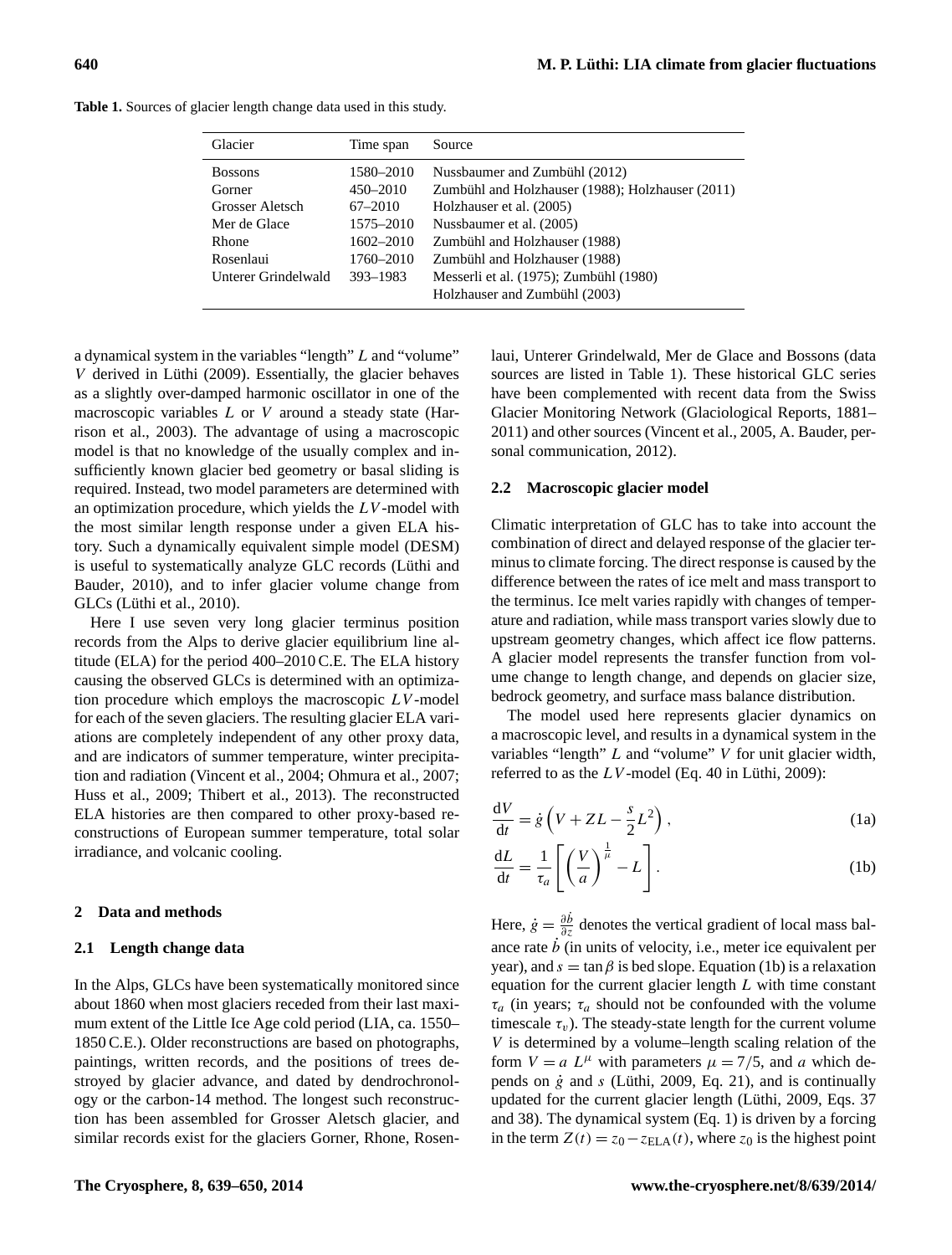

<span id="page-2-0"></span>**Fig. 1.** Comparison of modeled and measured terminus position histories of seven glaciers. Results from the best-matching model run are shown with a red line, which is hidden in intervals without length constraints. Black dots mark individual terminus position measurements, orange horizontal lines represent the life spans of trees killed by advancing glaciers (Table 1 for data sources).

of the bed and  $z_{\text{ELA}}(t)$  is the time dependent elevation of the equilibrium line.

# **2.3 ELA reconstruction**

The  $LV$ -model (Eq. 1) was solved forward in time with an ODE solver (LSODA from ODEPACK, [Hindmarsh,](#page-9-9) [1983\)](#page-9-9), and evaluated on a yearly time step. To drive the  $LV$ model and hence calculate glacier response, an ELA history  $z_{\text{ELA}}(t)$  is prescribed as a forcing function, changing the  $Z(t) = z_0 - z_{\text{ELA}}(t)$  term of Eq. [\(1a\)](#page-1-2). In the LV-model, local mass balance rate is given as linear function of elevation  $\dot{b}(z) = \dot{g}(z - z_{\text{ELA}})$  with a constant vertical gradient of local mass balance rate  $\dot{g}$ . A value of  $\dot{g} = 0.008 \,\text{yr}^{-1}$  was assumed for this study, which is a good average for the central Alps (e.g. [Chen and Funk,](#page-9-10) [1990;](#page-9-10) [Huss et al.,](#page-10-22) [2008;](#page-10-22) Table 3); using  $\dot{g} = 0.007 \text{ yr}^{-1}$  changed the results only marginally.

The climate history is represented by constant ELA values within fixed size intervals (10 years between 0 and 1200 C.E., 5 years between 1200 and 2010 C.E.). These 283 ELA values are unknowns to be determined in an optimization procedure. Additionally, two parameters (slope s and vertical extent  $Z_0 = Z(t = 0)$  are sought for each of the seven LVmodels representing the seven glaciers. Optimization was performed with two algorithms, leading to very similar results: a reversible jump Markov chain–Monte Carlo (RJ-MCMC) algorithm, and the BOBYQA optimizer [\(Powell,](#page-11-11) [2009;](#page-11-11) [Johnson,](#page-10-23) [2012\)](#page-10-23). The cost function for the optimization is constructed by summing the squares of differences between modeled and measured GLCs. A large penalty was added to the cost in case of violation of one-sided constraints on glacier length (e.g., living trees or terminus moraines), and no cost was added if no constraints are available. The model runs were initialized with random glacier parameters, and zero (or random) ELA variations.

# **3 Results**

## **3.1 Reconstructed length changes**

Modeled terminus positions calculated with the bestperforming ELA histories are compared to the historical records in Fig. [1](#page-2-0) (Table 1 for data sources). Modeled terminus positions differ considerably between different model runs during periods without length constraints, and are therefore not shown in the figure. During the other periods the agreement with the constraints imposed by the data is good. Life spans and death times of trees (marked with orange horizontal lines and black dots) are mostly achieved, as are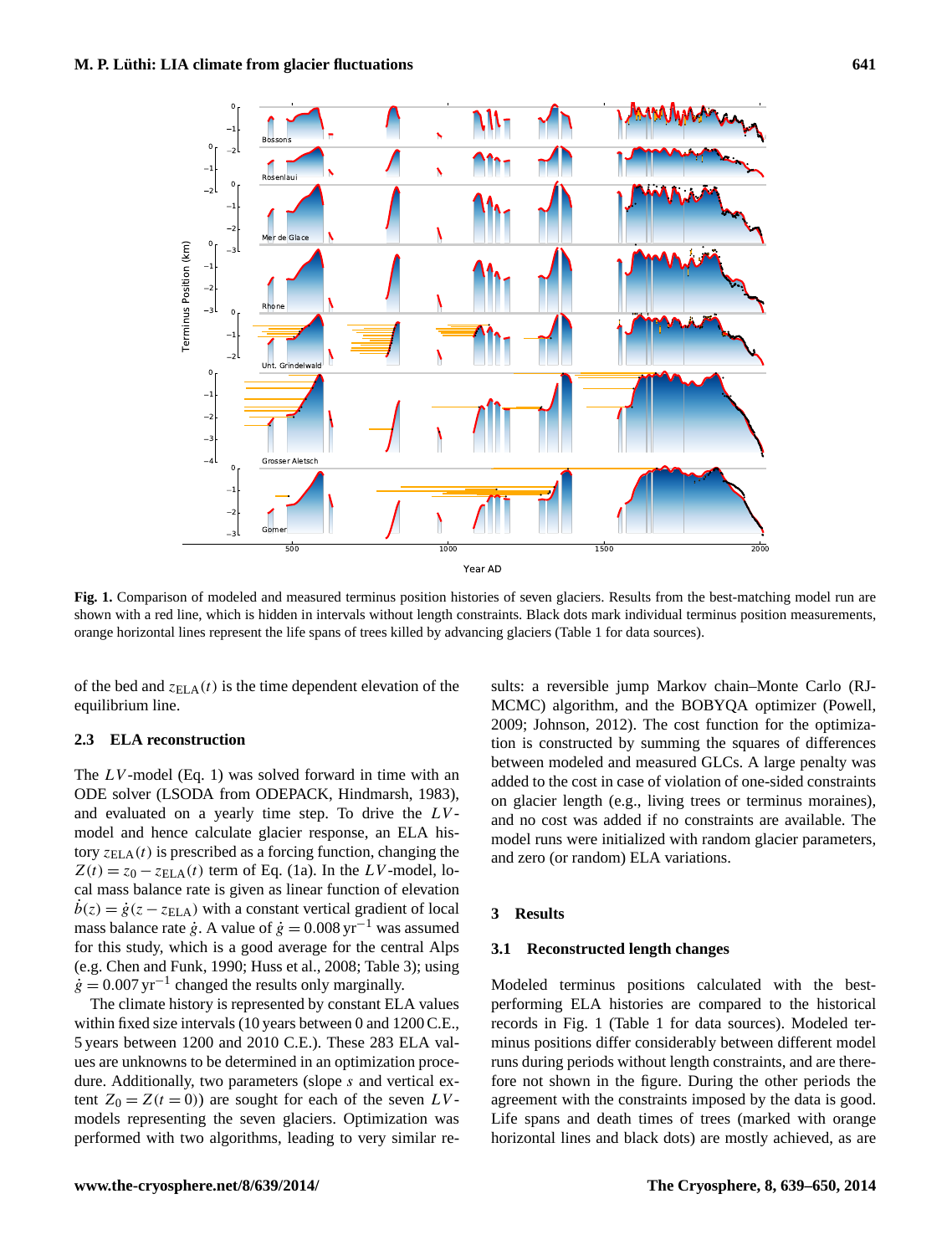<span id="page-3-0"></span>**Table 2.** LV -model parameters of the best-matching DESM: vertical elevation difference of the accumulation area  $Z_0$ , bed slope angles of the  $LV$ -model  $\beta_{LV}$ , average slope angles of the whole glacier and the ablation area  $\beta_{\text{tot}}$  and  $\beta_{\text{abl}}$ , the Harrison volume timescale  $\tau_v$ , and the length response timescale  $\tau_a$ .

| Glacier          | $Z_0$ | $\beta_{LV}$ | $\beta_{\text{tot}}$ | $\beta_{ab1}$ | $\tau_v$ | $\tau_a$ |
|------------------|-------|--------------|----------------------|---------------|----------|----------|
| <b>Bossons</b>   | 4235  | 15.8         | 24.0                 | 24.0          | 8        | 1.7      |
| Gorner           | 630   | 3.9          | 8.0                  | 1.2           | 67       | 13.0     |
| Grosser Aletsch  | 1090  | 3.5          | 3.5                  | 3.0           | 53       | 10.6     |
| Mer de Glace     | 2190  | 6.7          | 9.0                  | 4.5           | 22       | 4.7      |
| Rhone            | 1940  | 5.9          | 6.6                  | 5.0           | 26       | 5.5      |
| Rosenlaui        | 685   | 12.2.        | 14.5                 | 16.0          | 27       | 5.7      |
| Unt. Grindelwald | 1090  | 6.8          | 12.0                 | 9.0           | 32       | 6.7      |
|                  |       |              |                      |               |          |          |

individual terminus positions since 1600 C.E. when dense data are available. Root mean square (rms) differences are smaller than 20 m. Most absolute differences are smaller than 150 m, but are occasionally as high as  $300$  m. Since the  $LV$ model geometry with a single slope is highly idealized, perfect agreement between observed and modeled GLCs cannot be expected. Terminus positions are strongly influenced by details of terminus bedrock geometry such as cliffs (glaciers Mer de Glace, Unterer Grindelwald and Rosenlaui) or terminus areas with strong topographic breaks (Rhone). By using an ensemble of glaciers with different geometries and response characteristics, the dependence of the overall result on such geometric peculiarities is reduced.

Table [2](#page-3-0) lists the optimized  $LV$ -model parameters of the best-fitting DESMs, and their volume and length timescales. Vertical elevation differences,  $Z_0$ , and bed slopes,  $s$ , differ considerably from the values of real glaciers. As discussed in [Lüthi et al.](#page-10-20) [\(2010\)](#page-10-20) these quantities include the effects of basal motion and terminus geometry, which are ignored in the simplistic  $LV$ -model dynamics and geometry.

The modeled GLCs obtained with the reconstructed ELA histories are robust against omission of length constraints and variations of glacier parameters (changing s by  $5\%$ , and  $Z_0$ or  $\dot{g}$  by 10 % leads to 1 % changes in length change variability). During several time periods with small glacier extent no terminus position data are available and modeled terminus positions assume a wide spread of values (around 700, 900, 1000 and 1400–1530 C.E., hidden red lines in Fig. [1\)](#page-2-0). Consequently, no information on ELA variations during these periods can be extracted, and the modeled terminus positions and reconstructed ELAs can assume a wide variety of values within these periods.

The low reconstructed ELAs during the period 1300– 1350, only documented from trees killed by the advancing Gorner glacier, lead to large modeled advances of several glaciers that exceed the 1850 terminus positions. Indeed, on the Rhone glacier several moraine ridges from the early medieval period are documented, which could correspond to this reconstructed 1350 maximum position [\(Zumbühl and](#page-11-5)

<span id="page-3-1"></span>**Table 3.** ELA sensitivity factors  $f_s$  used in the data comparisons in Figs. [2–](#page-4-0)[4.](#page-6-0)

| Var | Data source                          | Type         | fs                                     |
|-----|--------------------------------------|--------------|----------------------------------------|
| T   | Gd. S. Bernard (Begert et al., 2005) | instr.       | $100 \,\mathrm{m}\,\mathrm{K}^{-1}$    |
| T   | HISTALP (Auer et al., 2007)          | instr.       | $100 \,\mathrm{m}\,\mathrm{K}^{-1}$    |
| T   | Casty et al. $(2005)$                | instr.       | $100 \,\mathrm{m}\,\mathrm{K}^{-1}$    |
| T   | Büntgen et al. (2006)                | dendro       | $70 \,\mathrm{m}\,\mathrm{K}^{-1}$     |
| T   | Büntgen et al. (2011)                | dendro       | $70 \,\mathrm{m}\,\mathrm{K}^{-1}$     |
| T   | PAGES 2k consortium (2013)           | multi        | $120 \,\mathrm{m}\,\mathrm{K}^{-1}$    |
| T   | Mann et al. (2009)                   | multi        | $200 \,\mathrm{m} \,\mathrm{K}^{-1}$   |
| P   | Pauling et al. (2006)                | instr./multi | $-0.9$ m mm <sup><math>-1</math></sup> |
| AMO | Mann et al. (2009)                   | multi        | $200 \,\mathrm{m} \,\mathrm{K}^{-1}$   |
| TSI | Steinhilber et al. (2009)            | solar        | $200 \,\mathrm{m}^3 \,\mathrm{W}^{-1}$ |

[Holzhauser,](#page-11-5) [1988\)](#page-11-5). The slowly reacting glaciers Gorner and Grosser Aletsch on the other hand only reach terminus positions that are less advanced than their 1850–1860 maximum.

## **3.2 Reconstructed ELA history**

The reconstructed ELA histories leading to the best agreement between modeled and measured GLCs are shown in Figs. [2–](#page-4-0)[4.](#page-6-0) Noteworthy are extended periods of low ELA which coincide with large and rapid glacier advances. Figure [2](#page-4-0) shows rapid ELA oscillations between 1650 and 1830, which correspond to the rapidly varying terminus positions of the fast-reacting glaciers (Bossons, Mer de Glace, Unterer Grindelwald and Rosenlaui, Fig. [1\)](#page-2-0).

Periods of high ELA (high summer temperature and radiation, low solid precipitation), corresponding to decreasing or small glacier extents, are mostly missing in the reconstruction before 1600. This is due to the lack of data on shorter glacier extents, traces of which might still be buried under the glaciers. The period with highest ELAs begins after 1980, exceeding the reconstructed values of the preceding 1600 years. Since present-day glacier geometries have not yet fully adjusted to the climate of the last decades (depending on glacier response time) the reconstructed ELA during the last decades might be considerably higher. The reason for this incomplete recent reconstruction is the delayed reaction of the terminus to mass balance changes.

## **3.3 Comparison with instrumental data**

The reconstructed ELA history is compared to instrumental temperature data in Fig. [2.](#page-4-0) The agreement of summer (JJAS) temperature with the high-Alpine Grand Saint Bernard meteorological station (2500 m a.s.l., [Begert et al.,](#page-9-11) [2005\)](#page-9-11) and with the HISTALP CRSM Alpin multi-station reconstruction [\(Auer et al.,](#page-9-12) [2007\)](#page-9-12) in Fig. [2b](#page-4-0) is reassuring. To obtain similar variability of the records, the sensitivity factor between reconstructed ELA and temperature is  $f_s = 80 - 100$  m K<sup>-1</sup> (i.e., 80–100 m ELA change per Kelvin temperature change). Similar values are reported in the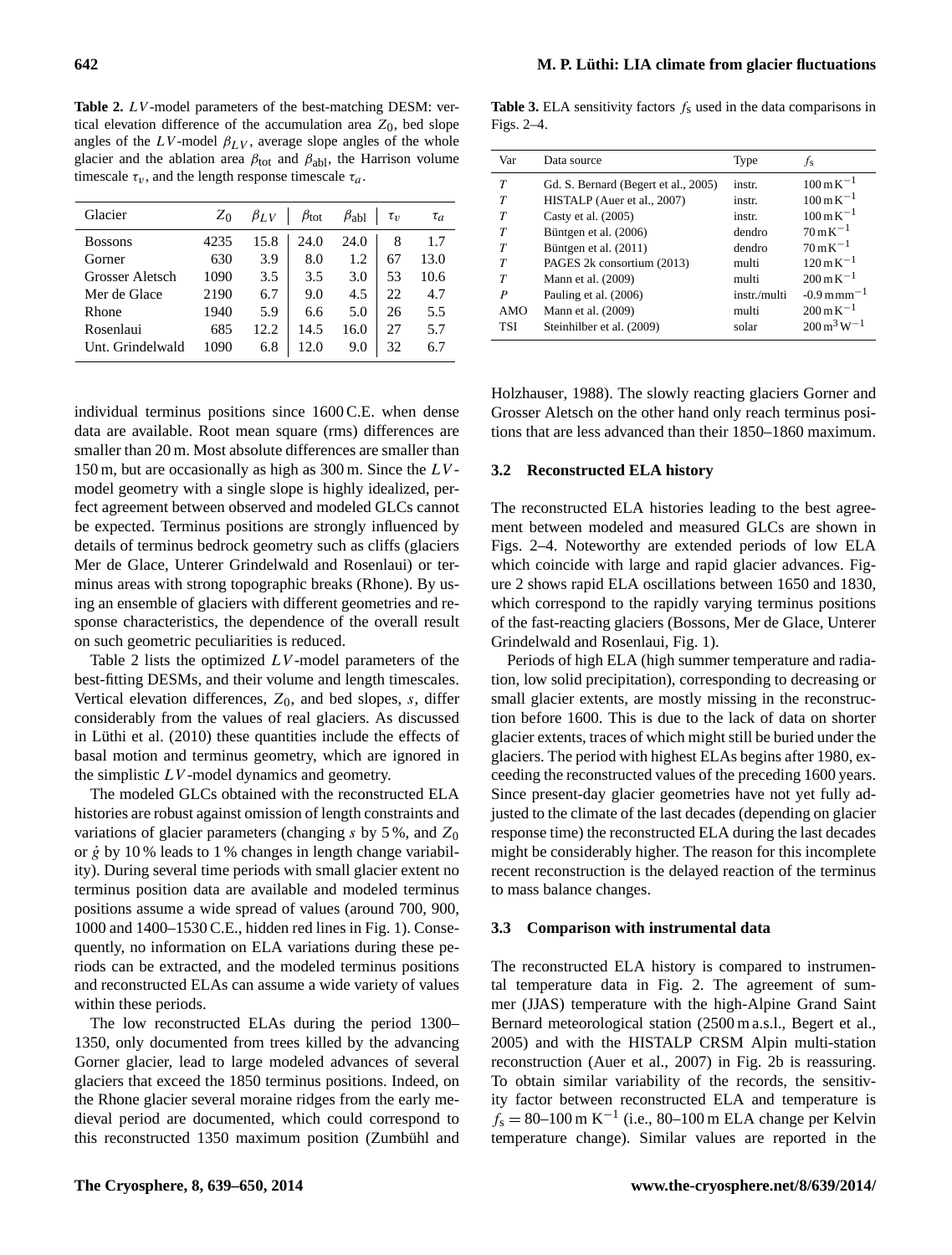

<span id="page-4-0"></span>**Fig. 2.** ELA variation reconstruction leading to best agreement with length change records from seven glaciers (Fig. [1\)](#page-2-0). Modeled ELAs are shown with red and blue colored areas. Instrumental records are shown for comparison in panels **(B)** and **(C)** as 5-year running means of summer (JJAS) temperature (data from MeteoSwiss [\(Begert et al.,](#page-9-11) [2005\)](#page-9-11), [Casty et al.](#page-9-2) [\(2005\)](#page-9-2) and HISTALP [\(Auer et al.,](#page-9-12) [2007\)](#page-9-12)). Panel **(D)** displays winter and spring precipitation as 5-year running means [\(Pauling et al.,](#page-11-13) [2006\)](#page-11-13). **(A)** and vertical stripes show timing and magnitude of the Northern Hemisphere stratospheric sulfate loading from explosive volcanism [\(Gao et al.,](#page-9-13) [2008;](#page-9-13) [Arfeuille et al.,](#page-9-14) [2014\)](#page-9-14).

literature:  $97 \text{ mK}^{-1}$  [\(Thibert et al.,](#page-11-9) [2013\)](#page-11-9), 113 mK<sup>-1</sup> [\(Oer](#page-10-24)[lemans,](#page-10-24) [2010\)](#page-10-24), and  $60-70 \text{ m K}^{-1}$  [\(Vincent,](#page-11-15) [2002\)](#page-11-15).

Comparisons with the HISTALP CRSM NW [\(Auer et al.,](#page-9-12) [2007\)](#page-9-12) and the [Casty et al.](#page-9-2) [\(2005\)](#page-9-2) reconstruction of European temperature, reaching back to 1768 and 1500 C.E., are shown in Fig. [2c](#page-4-0). The ELA reconstruction shows similar temperature variability after 1820, but is considerably lower before (by  $100 \text{ m}$ , or  $1 \text{ K}$ ), while the timing of high and low temperature events tends to agree. Such a discrepancy might be caused by a suspected warm bias in the early instrumental data [\(Frank et al.,](#page-9-15) [2007;](#page-9-15) [Böhm et al.,](#page-9-16) [2010\)](#page-9-16).

To evaluate the role of precipitation, a comparison with the gridded reconstruction form [Pauling et al.](#page-11-13) [\(2006\)](#page-11-13) is shown in Fig. [2d](#page-4-0). Average precipitation values of winter and spring precipitation from 12 grid cells over the Alpine area are displayed. The low-ELA phases of 1712–1717, 1747– 1752, 1912–1922 and 1952–1957 coincide with high winter precipitation, while the periods 1712–1717, 1767–1777 and 1952–1957 coincide with high spring precipitation. None of the other precipitation variations are reflected in the reconstructed ELAs. Summer precipitation is mostly uncorrelated with the reconstructed ELAs and therefore not shown.

#### **3.4 Comparison with proxy records**

The reconstructed ELA history was compared to many long climate reconstructions of mid-European temperature from proxy data such as tree-rings, lake sediments, ice cores and speleothems. Since glacier mass balance is controlled by a combination of processes, one cannot expect one single proxy record to agree with the ELA history. In addition, climate variability at high elevation might differ significantly from the low elevations from which most proxy records are recovered.

Figures [3](#page-5-0) and [4](#page-6-0) compare the reconstructed ELA history to a selection of proxy records that show, at least during limited time spans, close similarities. Reconstructions of Atlantic Multidecadal Oscillation (AMO, Fig. [3c](#page-5-0); [Mann et al.,](#page-10-1) [2009\)](#page-10-1) and a Northern Hemisphere temperature history (annual mean, multi-proxy; Fig. [3d](#page-5-0); [Mann et al.,](#page-10-1) [2009\)](#page-10-1) show similar long-term behavior, variability and individual cold events after 1200, but are considerably warmer before. The sensitivity factor from ELA to temperature variation is twice that of the instrumental data (Table [3\)](#page-3-1), presumably due to hemispheric averaging of the records. A recent multi-proxy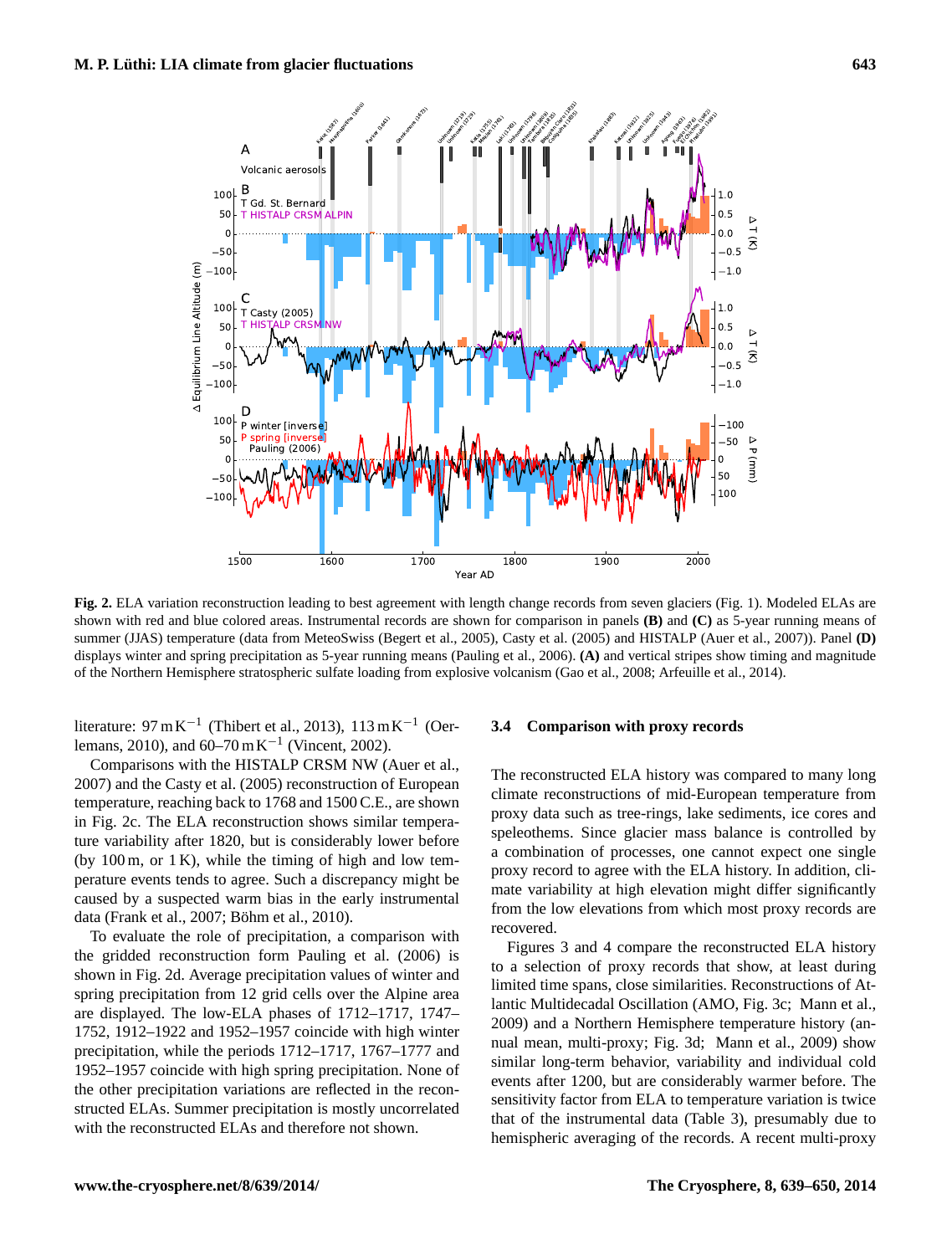

<span id="page-5-0"></span>**Fig. 3.** ELA variation reconstruction for the time span 400–2010 compared to unsmoothed climate records from different proxies. **(A)** Northern Hemisphere stratospheric sulfate loading from explosive volcanism [\(Gao et al.,](#page-9-13) [2008\)](#page-9-13). **(B)** total solar irradiance (TSI, red; [Stein](#page-11-14)[hilber et al.,](#page-11-14) [2009\)](#page-11-14), **(C)** AMO index reconstruction (black; [Mann et al.,](#page-10-1) [2009\)](#page-10-1), **(D)** multi-proxy temperature reconstruction for the Northern Hemisphere (yearly average) [\(Mann et al.,](#page-10-1) [2009\)](#page-10-1).

annual-mean temperature history for Europe [\(PAGES 2k](#page-11-12) [consortium,](#page-11-12) [2013,](#page-11-12) Fig. [4e](#page-6-0);) is very similar to the ELA reconstruction throughout the considered 1600 years. It shows most of the early cold events (550, 800, 1100 C.E.) that are absent in other proxy records, but for which marked glacier advances are documented (Fig. [1\)](#page-2-0). Tree-ring-based temperature histories of the Alps (Fig. [4f](#page-6-0); [Büntgen et al.,](#page-9-0) [2006\)](#page-9-0) and central Europe (Fig. [4g](#page-6-0); [Büntgen et al.,](#page-9-1) [2011\)](#page-9-1) show an overall close agreement with the ELA reconstruction. Tree growth is predominantly a proxy for summer (JJAS) temperature, which coincidentally is the same period which affects glacier melt, and thus glacier mass balance variability (e.g., [Huss et al.,](#page-10-22) [2008\)](#page-10-22).

Figure [3b](#page-5-0) shows that reconstructed ELA variations resemble total solar irradiance (TSI; [Steinhilber et al.,](#page-11-14) [2009\)](#page-11-14) during the period 1700–1950, but bear little similarity before 1700. The cooling effect of explosive volcanism can be evaluated with the top panels and gray vertical bars in Figs. [2–](#page-4-0) [4,](#page-6-0) indicating the Northern Hemisphere stratospheric sulfate load from big volcanic eruptions [\(Gao et al.,](#page-9-13) [2008;](#page-9-13) [Arfeuille](#page-9-14) [et al.,](#page-9-14) [2014,](#page-9-14) NH, v2). It is noteworthy that most of the low-ELA phases during the LIA coincide with, or are preceded by, high stratospheric sulfate loads from volcanic eruptions. This aspect is investigated in the discussion below.

#### **4 Discussion**

Figure [1](#page-2-0) shows the remarkable result that one single ELA history (Fig. [3\)](#page-5-0) causes long-term GLCs of seven Alpine glaciers with very different geometries that mostly agree with the documented record. This result justifies a posteriori the important assumption that all GLCs are caused by the same ELA history. This assumption is also supported by studies of glacier mass balance variability [\(Vincent et al.,](#page-11-7) [2004;](#page-11-7) [Huss](#page-10-21) [et al.,](#page-10-21) [2009\)](#page-10-21). Even if all glaciers are in the same mountain range and within 130 km of each other, local climate, and especially precipitation, vary on short spatial scales, while their variability is similar (e.g., [Frei and Schär,](#page-9-17) [1998;](#page-9-17) [Casty et al.,](#page-9-2) [2005\)](#page-9-2). Long-term instrumental records show that variations in temperature are closely linked over the Alps (e.g., [Casty](#page-9-2) [et al.,](#page-9-2) [2005;](#page-9-2) [Auer et al.,](#page-9-12) [2007\)](#page-9-12).

Earlier climate reconstructions from GLCs [\(Klok and](#page-10-5) [Oerlemans,](#page-10-5) [2003;](#page-10-5) [Oerlemans,](#page-10-8) [2005;](#page-10-8) [Leclercq et al.,](#page-10-9) [2011;](#page-10-9) [Leclercq and Oerlemans,](#page-10-10) [2012\)](#page-10-10) used a linear response model to derive temperature for each glacier individually from smoothed length data. By contrast, the presented method uses a more accurate representation of macroscopic glacier dynamics  $(LV$ -model, Eq. [1\)](#page-1-1), unaltered and much longer GLC records, and optimizes on a single ELA history constrained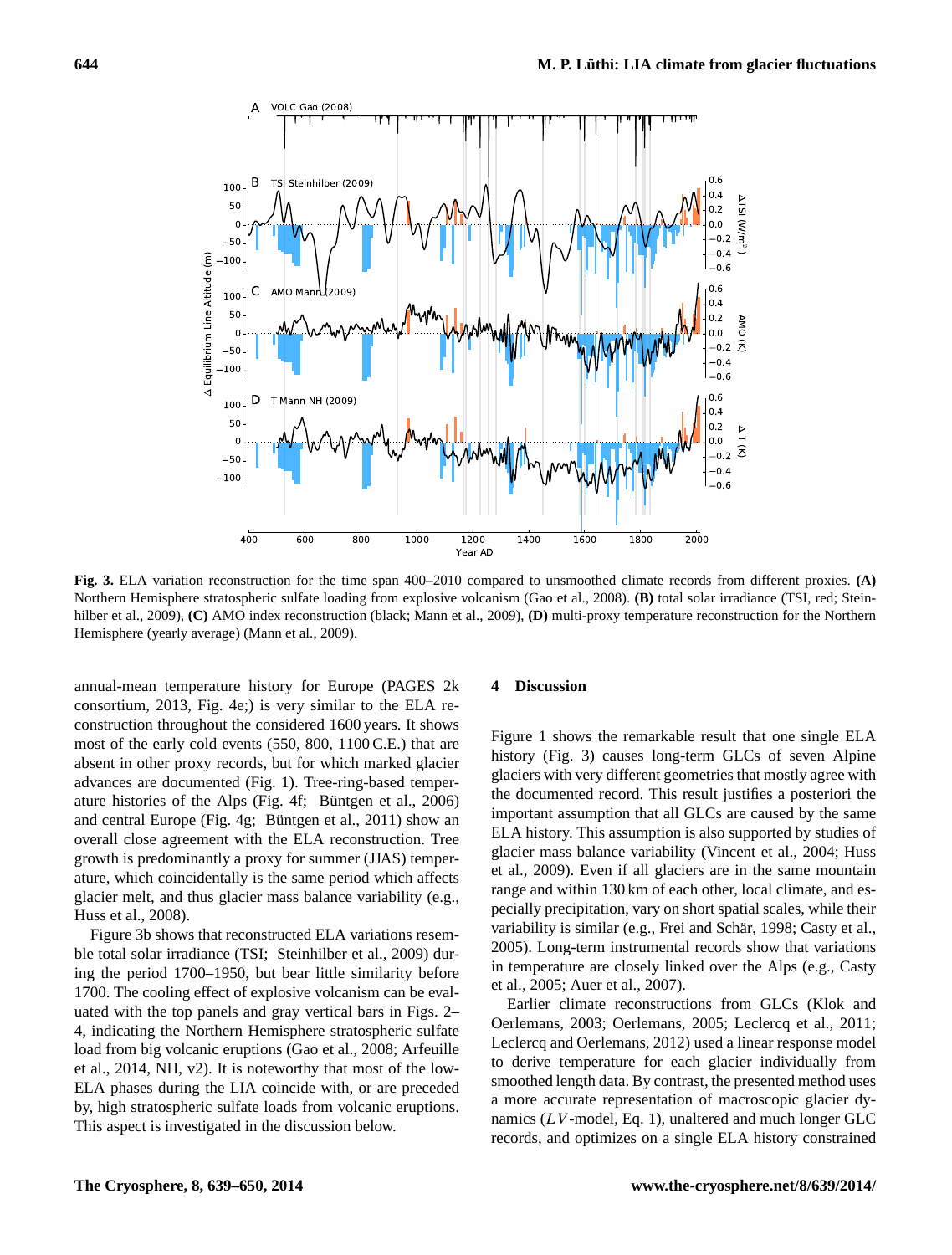

<span id="page-6-0"></span>**Fig. 4.** ELA variation reconstruction for the time span 400–2010 compared to climate records from different proxies. **(A)** Northern Hemisphere stratospheric sulfate loading from explosive volcanism [\(Gao et al.,](#page-9-13) [2008\)](#page-9-13). **(E)** multi-proxy temperature reconstruction [\(PAGES 2k](#page-11-12) [consortium,](#page-11-12) [2013\)](#page-11-12). **(F, G)** temperature reconstructions from tree rings [\(Büntgen et al.,](#page-9-0) [2006,](#page-9-0) [2011\)](#page-9-1). All temperature curves are smoothed with a 7-year running mean.

by the responses of seven glaciers with very different geometries.

An important aspect of the presented method is that terminus positions documented for some glaciers can be used to infer missing data of the remaining glaciers. A sufficiently long calibration time span with well-documented glacier advances and retreats is a prerequisite to obtaining good parameters for the DESM glacier models. Obviously, modeled GLCs still differ from reality by the simplistic model dynamics and the assumed geometry which cannot represent the dynamical effects of small-scale terminus topography. However, the overall timing and range of GLCs are stable.

# **4.1 Warm periods**

The ELA values during warm periods with significant glacier retreat cannot be inferred from the terminus position record because of lack of data on minimum extents for the considered glaciers (which might still be buried under ice). Extended warm periods with glacier extents equal to, or smaller than today are possible within the gaps in the record, i.e., between 650–800, 850–950, 980–1050, 1200–1280, and 1400– 1550 C.E. Recent findings of washed-out peat and wood from pro-glacial forefields of other Alpine glaciers indicate glacier extents smaller than the present between 690–780 [\(Hormes](#page-10-25) [et al.,](#page-10-25) [2001,](#page-10-25) [2006;](#page-10-26) [Joerin et al.,](#page-10-27) [2006\)](#page-10-27). No similar findings are reported for the other periods.

# **4.2 Climatic interpretation**

For the climatic interpretation of the reconstructed ELA history it is important to discern the different climate components. Summer mass balance, the balance component with high interannual and interdecadal variability [\(Huss et al.,](#page-10-22) [2008\)](#page-10-22), depends mainly on temperature and to a lesser degree on radiation (as measured at remote stations; [Ohmura et al.,](#page-11-8) [2007\)](#page-11-8), while winter mass balance is dominated by solid precipitation. The influence of precipitation on the ELA is relatively small: 1 K temperature change is equivalent to a precipitation change of 350 mm yr<sup>-1</sup> w.e., or a radiation change of 7 W m−<sup>2</sup> [\(Ohmura et al.,](#page-11-16) [1992\)](#page-11-16). The importance of atmospheric radiation variations (solar dimming through aerosols; changes in cloudiness) on mass balance has been highlighted by [Huss et al.](#page-10-21) [\(2009\)](#page-10-21). In a longer-term context, summer temperature and precipitation have been identified as dominant controls on Aletsch glacier mass balance [\(Steiner et al.,](#page-11-2) [2005,](#page-11-2) [2008\)](#page-11-17).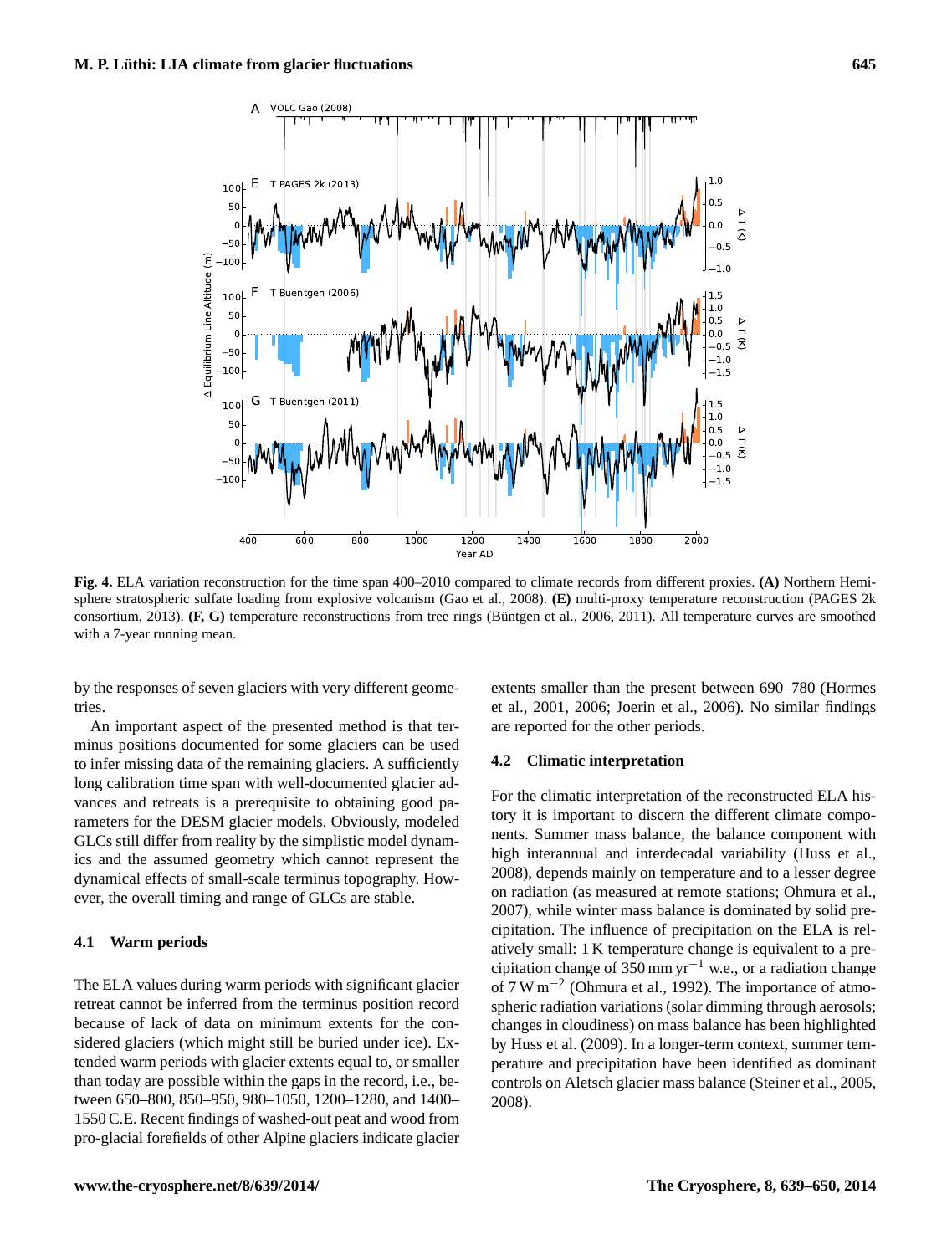## **4.2.1 Total solar irradiance**

Several recent studies state that GLCs are closely related to total solar irradiance (TSI), although the similarity is limited to several time spans (e.g., [Beer et al.,](#page-9-4) [2009;](#page-9-4) [Nussbaumer](#page-10-2) [et al.,](#page-10-2) [2011\)](#page-10-2). Since GLCs are mostly a delayed reaction to climate forcing, a more direct relationship should exist between ELA variations and shortwave radiation. The comparison with TSI in Fig. [3b](#page-5-0) does not support the hypothesis of a direct influence of solar variability on glacier mass balance, except for the limited time span 1700–1950, where the similarity is striking. After 1950 the TSI declines, whereas ELA strongly rises. Before 1700 the two quantities seem mostly unrelated.

The above reasoning does not exclude the potentially important radiation modulation by atmospheric processes (aerosols, moisture, cloudiness) which is likely important for glacier mass balance [\(Ohmura et al.,](#page-11-8) [2007;](#page-11-8) [Huss et al.,](#page-10-21) [2009\)](#page-10-21). Since no long-term reconstructions of these parameters exist, their influence cannot be meaningfully investigated with the presented ELA reconstruction.

# **4.2.2 Volcanic cooling**

A potentially important cause for the episodic and rapid glacier advances, reflected in the reconstructed low ELA periods, is radiative summer cooling by big volcano eruptions. Stratospheric sulfate aerosols from large explosive tropical volcano eruptions cause northern hemispheric summer cooling and altered circulation patterns (e.g., [Crowley,](#page-9-18) [2000;](#page-9-18) [Robock,](#page-11-18) [2000;](#page-11-18) [Zanchettin et al.,](#page-11-19) [2013\)](#page-11-19). They cause incoming solar radiation reduction by several W m<sup>-2</sup> for 2 years (e.g., [Robock,](#page-11-18) [2000;](#page-11-18) [Weber,](#page-11-20) [2005;](#page-11-20) [Fischer et al.,](#page-9-19) [2007;](#page-9-19) [Zanchet](#page-11-21)[tin et al.,](#page-11-21) [2012\)](#page-11-21), and an effect of 0.2 K cooling lasting about 4 years in central Europe [\(Esper et al.,](#page-9-20) [2013b\)](#page-9-20). The full range of cold periods caused by volcanic events might not even be recorded in tree rings [\(Mann et al.,](#page-10-28) [2012\)](#page-10-28). Increased summer precipitation in the following cool summers was attributed to the eruptions [\(Wegmann et al.,](#page-11-22) [2014\)](#page-11-22) which likely leads to considerably more positive mass balances. Longer-term persistence of cold summers is likely through sea ice/ocean feedback mechanisms, possibly even explaining the onset of the LIA cold period [\(Miller et al.,](#page-10-29) [2012;](#page-10-29) [Schleussner and](#page-11-23) [Feulner,](#page-11-23) [2013\)](#page-11-23) although this is a topic under debate [\(Esper](#page-9-20) [et al.,](#page-9-20) [2013b\)](#page-9-20).

Northern Hemisphere stratospheric sulfate loads reconstructed from ice core data [\(Gao et al.,](#page-9-13) [2008\)](#page-9-13) are shown in panels A of Figs. [2–](#page-4-0)[4.](#page-6-0) It is striking that most reconstructed low-ELA phases during the LIA coincide with, or are closely preceded by, high stratospheric sulfate loads (marked with gray vertical bars). Thus volcanic cooling might explain most of the short-lived, rapid LIA glacier advances of the glaciers Bossons, Mer de Glace, and Unterer Grindelwald (Fig. [1\)](#page-2-0). Low-ELA phases since 1580 (in 5-year steps from the reconstruction) are compared to eruptions in Table [4](#page-7-0) and Fig. [2.](#page-4-0) All

<span id="page-7-0"></span>**Table 4.** Phases of very low reconstructed ELA between 1580 and 1920, and explosive tropical volcano eruptions causing significant aerosol loading in the Northern Hemisphere (NH). The  $\Delta t$  row indicates the number of years of delay  $(+)$  or advance  $(-)$  with respect to the eruptions. The estimated NH stratospheric aerosol loading (based on ice cores, [Gao et al.,](#page-9-13) [2008\)](#page-9-13) is given in the last column (data from Table 1 in [Arfeuille et al.,](#page-9-14) [2014\)](#page-9-14).

| $t_{0}$ | $t_1$ | $\Delta t$ | Year | Volcano                    | NH(Tg) |
|---------|-------|------------|------|----------------------------|--------|
| 1587    | 1592  | $+0$       | 1587 | Kelut                      |        |
| 1602    | 1612  | $+2$       | 1600 | Huaynaputina               | 46.0   |
| 1637    | 1642  | $+0$       | 1641 | Parker                     | 33.8   |
| 1677    | 1687  | $+4$       | 1673 | Gamkonora                  | 6.3    |
| 1712    | 1717  | $-2$       | 1719 | Unknown NH                 | 31.5   |
|         |       |            | 1729 | Unknown NH                 | 12.0   |
| 1747    | 1752  | -3         | 1755 | Katla                      | 8.0    |
|         |       |            | 1761 | Makian                     | 8.4    |
| 1767    | 1777  | $-6$       | 1783 | Laki (mostly tropospheric) | 93.0   |
|         |       |            | 1796 | <b>Unknown NH</b>          | 6.7    |
|         |       |            | 1809 | Unknown                    | 27.6   |
| 1812    | 1817  | $+0$       | 1815 | Tambora                    | 58.7   |
|         |       |            | 1831 | Babuyan Claro              | 17.0   |
| 1837    | 1847  | $+2$       | 1835 | Cosiguina                  | 26.4   |
| 1882    | 1892  | $+0$       | 1883 | Krakatau                   | 11.2   |
| 1912    | 1922  | $+0$       | 1912 | Katmai                     | 11.0   |

of these cold phases are within  $\pm 4$  years of major eruptions, with the exception of the very large 1783 Laki event, which precedes reconstructed low ELAs by 6 years. This eruption was mainly tropospheric and caused a very cold year 1783/84 in Europe (e.g., [Robock,](#page-11-18) [2000\)](#page-11-18).

The hypothesis of a volcanic cooling effect on glacier mass balance is supported by Table [4,](#page-7-0) but the occurring time shifts of several years have to be explained. While the accuracy of the timing of big volcano eruptions is good (layer counting in ice cores), reconstructed glacier terminus positions are less well constrained. Old paintings are sometimes not accurately dated, and radiocarbon ages of trees have sometimes large error bars. Moreover, tree trunks are recovered from a variety of positions with respect the glacier snout, which itself is not of constant shape, so that another source of dating error results. Furthermore, the ELA reconstruction uses bins of 5 years with constant ELA, such that the dates of reconstructed ELAs are of the same order at best. Whether such effects explain the time lags between volcanoes and cold ELA phases could be assessed by forward modeling of GLCs with a combination of climate time series as forcing functions. Such work is currently in progress, and hints at an important role of volcanic forcing.

Before 1500 C.E. no close correlation between volcanic activity and reconstructed ELAs, respectively GLCs, is discernible in Fig. [3.](#page-5-0) Whether this is due to the much sparser glacier length data, only recording large advances and thus leading to a less-constrained ELA history, or to other causes, cannot be assessed. Among the low-ELA phases without accompanying volcanic event, those of 510–580, 810–830, and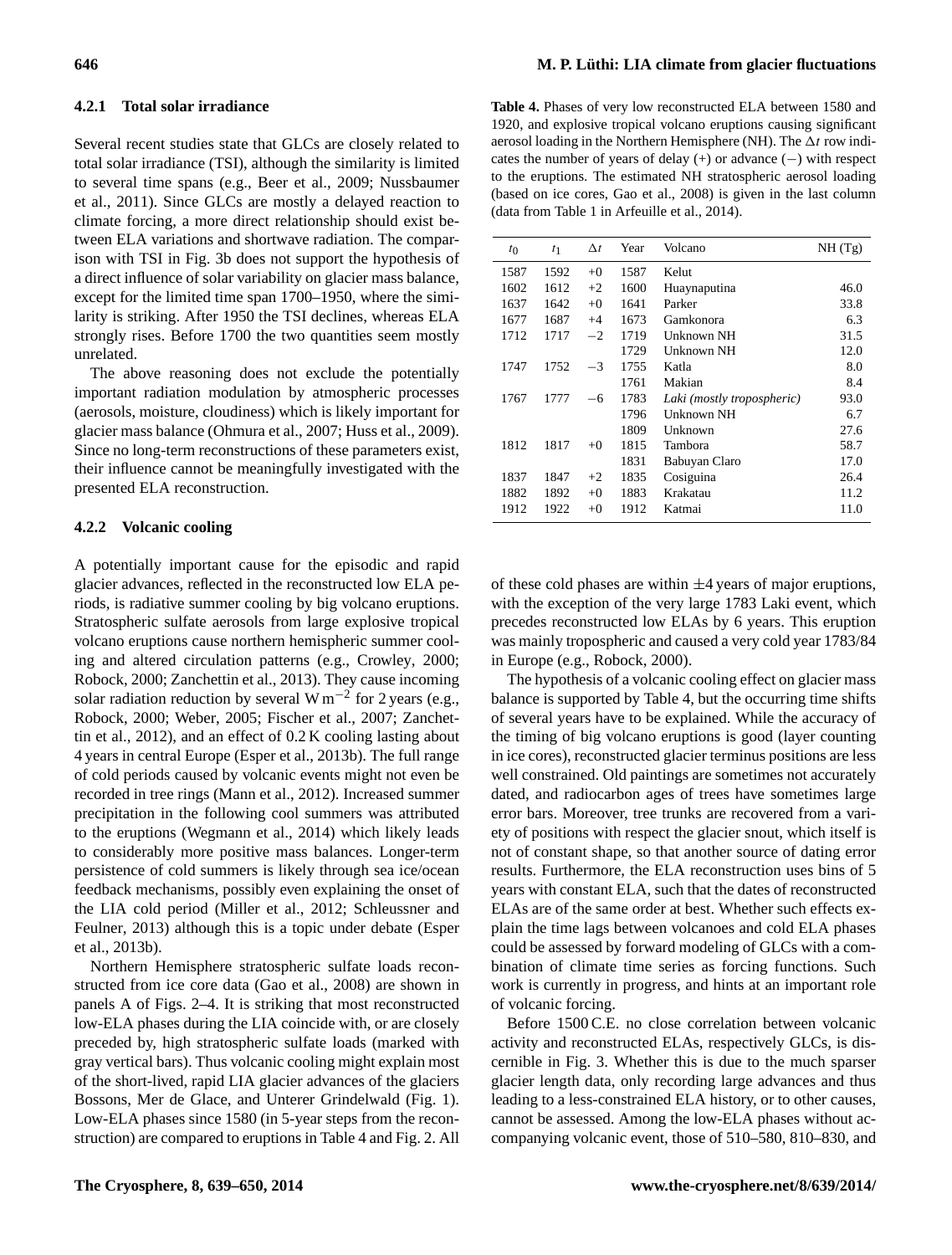1330–1340 all correspond to cold phases in the temperature reconstructions from [Büntgen et al.](#page-9-1) [\(2011\)](#page-9-1) and [PAGES 2k](#page-11-12) [consortium](#page-11-12) [\(2013\)](#page-11-12).

The absence of any recorded glacier advance after the very large 1258 volcanic eruption [\(Oppenheimer,](#page-11-24) [2003\)](#page-11-24) is noteworthy. Although the dimming effect of volcanic aerosols only pertains to a few years, advances of several hundred meters of the fast-reacting glaciers (Bossons, Mer de Glace, Rosenlaui) were recorded following each volcanic event after 1600. The lack of traces of a glacier advance after 1258 hints at small glacier extents during the period 1200–1300.

# **4.2.3 Atlantic Multidecadal Oscillation**

[Huss et al.](#page-10-30) [\(2010\)](#page-10-30) concluded from a study of 20th century glacier mass balance that the Atlantic Multidecadal Oscillation (AMO) strongly influences glacier mass balance in the Alps. Figure [3c](#page-5-0) shows the comparison between a long AMO series [\(Mann et al.,](#page-10-1) [2009\)](#page-10-1) and the reconstructed ELA history. After 1250 C.E. the timing of warm and cold phases and the variability is very similar, although the low ELA events still would have to be explained by volcanic cooling. Our ELA reconstruction could thus be interpreted to support the hypothesis that the AMO influences mass balance of Alpine glaciers.

## **4.3 The riddle of the Little Ice Age glacier advance**

Several studies concluded that the rapid glacier advances during the Little Ice Age (LIA, ca. 1550–1850 C.E.), and the last maximum extent around 1850–1865 cannot be explained using homogenized instrumental temperature data (e.g., [Nesje and Dahl,](#page-10-31) [2003;](#page-10-31) [Vincent et al.,](#page-11-10) [2005;](#page-11-10) [Lüthi et al.,](#page-10-20) [2010;](#page-10-20) [Nussbaumer et al.,](#page-10-2) [2011\)](#page-10-2). Likely processes leading to this rapid glacier growth are increased accumulation due to 25 % higher winter precipitation than present [\(Vincent et al.,](#page-11-10) [2005\)](#page-11-10), or reduced melt due to lower incoming shortwave radiation [\(Miller et al.,](#page-10-29) [2012\)](#page-10-29). More qualitatively, [Nussbaumer](#page-10-2) [et al.](#page-10-2) [\(2011\)](#page-10-2) conclude that "a combination of low solar forcing, frequent and strong volcanic eruptions, and dynamic effects due to internal variability of the climate system led to the prominent glacier advances during the LIA". The rapid recession of the glaciers after 1865 has been explained by glacier surface darkening, and thus albedo reduction, by increasing release of industrial black carbon [\(Painter et al.,](#page-11-25) [2013\)](#page-11-25).

The agreement between our ELA reconstruction and several reconstructions of temperature (Fig. [4e](#page-6-0), [PAGES 2k con](#page-11-12)[sortium,](#page-11-12) [2013;](#page-11-12) f, [Büntgen et al.,](#page-9-0) [2006;](#page-9-0) g, [Büntgen et al.,](#page-9-1) [2011\)](#page-9-1) and AMO index (Fig. [3c](#page-5-0), [Mann et al.,](#page-10-1) [2009\)](#page-10-1) show that additional large changes in winter precipitation are not needed to explain the rapid glacier advances, although higher summer precipitation has been inferred between 1700 and 1810 from tree-ring reconstruction [\(Büntgen et al.,](#page-9-1) [2011\)](#page-9-1), and wetter winters were frequent between 1800–1850 [\(Paul-](#page-11-26)

[ing and Paeth,](#page-11-26) [2007\)](#page-11-26). The frequent short phases of very low ELA during the LIA can be mostly explained by the effect of volcanic eruptions on incoming radiation. Also, the rapid melt-back of the glaciers after 1860 can be explained by temperature alone, without additional albedo changes due to black carbon [\(Painter et al.,](#page-11-25) [2013\)](#page-11-25).

The question remains why before 1850 the homogenized instrumental temperature records [\(Casty et al.,](#page-9-2) [2005;](#page-9-2) [Auer](#page-9-12) [et al.,](#page-9-12) [2007\)](#page-9-12) are considerably ( $\sim$  0.5–1 K) higher than the recent temperature reconstructions of Buentgen (tree rings) and PAGES (multi-proxy). One explanation is that early instrumental measurements were biased because of inadequate shading from solar radiation of the thermometers [\(Frank](#page-9-15) [et al.,](#page-9-15) [2007;](#page-9-15) [Böhm et al.,](#page-9-16) [2010\)](#page-9-16). Another possible explanation is the lack of instrumental temperature data from the Alps before 1850, which requires the extrapolation of data from distant stations.

## **5 Conclusions**

The presented method to reconstruct ELA variations from a set of GLC records yielded a new 1600-year history, which is independent of other instrumental or proxy data. Through the simultaneous optimization on the GLCs of seven glaciers with one ELA history, the result is less susceptible to geometry-dependent peculiarities of terminus dynamics of individual glaciers. Resulting GLCs automatically fill gaps in individual length change records, and recorded variability from fast-reacting glaciers is transferred to slowly reacting glaciers.

The obtained ELA history agrees well with tree-ringderived- and multi-proxy temperature reconstructions. Also, a close correspondence with the AMO index between 1250 and 2010 could be observed. Long-term and short-term variability of these reconstructions are reproduced with the glacier record. This shows that analysis of temperature records with independent GLC records is a useful tool to independently validate these proxy-based reconstructions.

Additionally, the reconstructed ELA history shows cold phases only partially recorded in the proxy records, most of which closely correspond to explosive tropical volcanic eruptions during the LIA period. This hints at a strong direct influence of stratospheric radiation scattering from volcanic aerosols on the energy balance on the glacier surface. The dependence of summer mass balance on radiative forcing and the cooling due to changing stratospheric volcanic aerosols are not yet well understood.

The documented rapid advances of Alpine glaciers during the LIA, and their rapid retreat after 1865, can be reproduced with ELA changes that correspond to temperature reconstructions, if taking into account volcanic cooling and increased summer precipitation after large eruptions. Alternative explanations stressing the importance of increased winter precipitation or increased ablation area albedo changes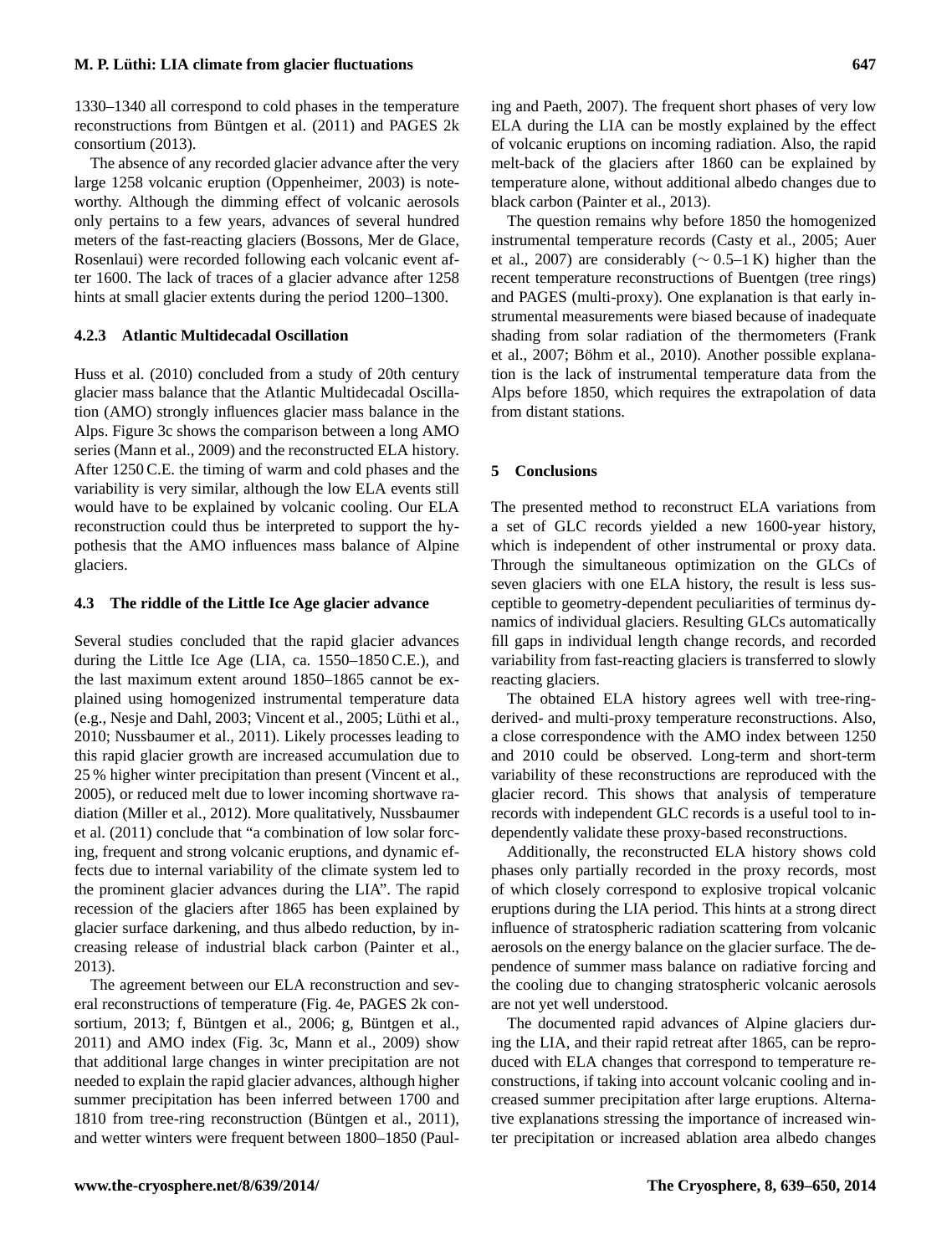due to industrial black carbon, are not needed to explain the observations. Work to identify the relative importance of different climate fields for the resulting GLCs with help of macroscopic glacier models is currently under way.

An additional avenue for further analysis are the glacier volume changes that the  $LV$ -model calculates simultaneously. After calibration with measured volume change data, such model results could be used to quantify long-term runoff changes from glaciers. Such an analysis might decide a 150 year-old dispute as to whether glacier melt is to blame for frequent flooding and very high lake levels of Lac Léman (Lake Geneva) in the 1870–1880s, which was the main reason for the long and detailed investigation of glacier changes.

*Acknowledgements.* Thoughtful conversations with Will Harrison, Martin Funk, Heinz J. Zumbühl, Samuel Nussbaumer and Heinz Wanner are gratefully acknowledged. Comments from reviewers Tómas Jóhannesson, Paul Leclercq and Gerard Roe helped improve the clarity of the presentation.

Edited by: G. H. Gudmundsson

## **References**

- <span id="page-9-14"></span>Arfeuille, F., Weisenstein, D., Mack, H., Rozanov, E., Peter, T., and Brönnimann, S.: Volcanic forcing for climate modeling: a new microphysics-based data set covering years 1600-present, Clim. Past, 10, 359–375, doi[:10.5194/cp-10-359-2014,](http://dx.doi.org/10.5194/cp-10-359-2014) 2014.
- <span id="page-9-12"></span>Auer, I., Böhm, R., Jurkovic, A., Lipa, W., Orlik, A., Potzmann, R., Schöner, W., Ungersböck, M., Matulla, C., Briffa, K., Jones, P., Efthymiadis, D., Brunetti, M., Nanni, T., Maugeri, M., Mercalli, L., Mestre, O., Moisselin, J.-M., Begert, M., Müller-Westermeier, G., Kveton, V., Bochnicek, O., Stastny, P., Lapin, M., Szalai, S., Szentimrey, T., Cegnar, T., Dolinar, M., Gajic-Capka, M., Zaninovic, K., Majstorovic, Z., and Nieplova, E.: HISTALP – historical instrumental climatological surface time series of the greater Alpine region 1760–2003, Int. J. Climatol., 27, 17–46, 2007.
- <span id="page-9-4"></span>Beer, J., Abreu, J. A., and Steinhilber, F.: Sun and planets from a climate point of view, in: Universal Heliophysical Processes, no. 257 in Proceedings IAU Symposium, doi[:10.1017/S1743921309029056,](http://dx.doi.org/10.1017/S1743921309029056) 2009.
- <span id="page-9-11"></span>Begert, M., Schlegel, T., and Kirchhofer, W.: Homogeneous temperature and precipitation series of Switzerland from 1864 to 2000, Int. J. Climatol., 25, 65–80, 2005.
- <span id="page-9-16"></span>Böhm, R., Jones, P., Hiebl, J., Frank, D., Brunetti, M., and Maugeri, M.: The early instrumental warm-bias: a solution for long central european temperature series 1760–2007, Climatic Change, 101, 4167, doi[:10.1007/s10584-009-9649-4,](http://dx.doi.org/10.1007/s10584-009-9649-4) 2010.
- Breitenmoser, P., Beer, J., Brönnimann, S., Frank, D., Steinhilber, F., and Wanner, H.: Solar and volcanic fingerprints in tree-ring chronologies over the past 2000 years, Palaeogeogr. Palaeocl., 313–314, 127–139, doi[:10.1016/j.palaeo.2011.10.014,](http://dx.doi.org/10.1016/j.palaeo.2011.10.014) 2012.
- <span id="page-9-0"></span>Büntgen, U., Frank, D. C., Nievergelt, D., and Esper, J.: Summer Temperature Variations in the European Alps, A.D. 755–2004, J. Climate, 19, 5606–5623, 2006.
- <span id="page-9-1"></span>Büntgen, U., Tegel, W., Nicolussi, K., McCormick, M., Frank, D., Trouet, V., Kaplan, J. O., Herzig, F., Heussner, K.-U., Wanner, H., Luterbacher, J., and Esper, J.: 2500 years of European climate variability and human susceptibility, Science, 331, 578– 582, doi[:10.1126/science.1197175,](http://dx.doi.org/10.1126/science.1197175) 2011.
- <span id="page-9-5"></span>Callendar, G.: Note on the relation between the height of the firn line and dimensions of a glacier, J. Glaciol., 1, 459–461, 1950.
- <span id="page-9-2"></span>Casty, C., Wanner, H., Luterbacher, J., Esper, J., and Böhm, R.: Temperature and precipitation variability in the European Alps since 1500, Int. J. Climatol., 25, 1855–1880, doi[:10.1002/joc.1216,](http://dx.doi.org/10.1002/joc.1216) 2005.
- <span id="page-9-10"></span>Chen, J. and Funk, M.: Mass balance of Rhonegletscher during 1882/83–1986/87, J. Glaciol., 36, 199–209, 1990.
- <span id="page-9-18"></span>Crowley, T.: Causes of climate change over the past 1000 years, Science, 289, 270–277, 2000.
- Esper, J., Büntgen, U., Luterbacher, J., and Krusic, P. J.: Testing the hypothesis of post-volcanic missing rings in temperature sensitive dendrochronological data, Dendrochronologia, 31, 216–222, doi[:10.1016/j.dendro.2012.11.002,](http://dx.doi.org/10.1016/j.dendro.2012.11.002) 2013a.
- <span id="page-9-20"></span>Esper, J., Schneider, L., Krusic, P. J., Luterbacher, J., Büntgen, U., Timonen, M., Sirocko, F., and Zorita, E.: European summer temperature response to annually dated volcanic eruptions over the past nine centuries, Bull. Vocanol., 75, 736, doi[:10.1007/s00445-](http://dx.doi.org/10.1007/s00445-013-0736-z) [013-0736-z,](http://dx.doi.org/10.1007/s00445-013-0736-z) 2013b.
- <span id="page-9-19"></span>Fischer, E. M., Luterbacher, J., Zorita, E., Tett, S. F. B., Casty, C., and Wanner, H.: European climate response to tropical volcanic eruptions over the last half millennium, Geophys. Res. Lett., 34, L05707, doi[:10.1029/2006GL027992,](http://dx.doi.org/10.1029/2006GL027992) 2007.
- <span id="page-9-15"></span>Frank, D., Büntgen, U., Böhm, R., and Maurizio Maugeri, J. E.: Warmer early instrumental measurements vs. colder reconstructed temperatures: shooting at a moving target, Quaternary Sci. Rev., 26, 3298–3310, 2007.
- <span id="page-9-17"></span>Frei, C. and Schär, C.: A precipitation climatology of the Alps from high-resolution rain-gauge observations, Int. J. Climatology, 18, 873–900, 1998.
- <span id="page-9-13"></span>Gao, C., Robock, A., and Ammann, C.: Volcanic forcing of climate over the past 1500 years: an improved ice core-based index for climate models, J. Geophys. Res., 113, D23111, doi[:10.1029/2008JD010239,](http://dx.doi.org/10.1029/2008JD010239) 2008.
- <span id="page-9-8"></span>Glaciological Reports: The Swiss Glaciers, 1880–2006/07, Tech. Rep. 1–128, Yearbooks of the Cryospheric Commission of the Swiss Academy of Sciences (SCNAT), published since 1964 by Laboratory of Hydraulics, Hydrology and Glaciology (VAW) of ETH Zürich, available at: [http://glaciology.ethz.ch/](http://glaciology.ethz.ch/swiss-glaciers/) [swiss-glaciers/,](http://glaciology.ethz.ch/swiss-glaciers/) 1881–2011.
- <span id="page-9-6"></span>Greuell, W.: Hintereisferner, Austria: mass-balance reconstruction and numerical modelling of the historical length variations, J. Glaciol., 38, 233–244, 1992.
- <span id="page-9-3"></span>Guiot, J., Corona, C., and ESCARSEL members: Growing season temperatures in Europe and climate forcings over the past 1400 years, PLOS One, 5, e9972, doi[:10.1371/journal.pone.0009972.g001,](http://dx.doi.org/10.1371/journal.pone.0009972.g001) 2010.
- <span id="page-9-7"></span>Harrison, W. D., Raymond, C., Echelmeyer, K., and Krimmel, R.: A macroscopic approach to glacier dynamics, J. Glaciol., 49, 13– 21, 2003.
- <span id="page-9-9"></span>Hindmarsh, A. C.: ODEPACK, a systematized collection of ODE solvers. In et al. (eds.), R. S. S., editor, Scientific Computing, pages 55–64, North-Holland, Amsterdam, vol. 1 of imacs transactions on scientific computation edition, 1983.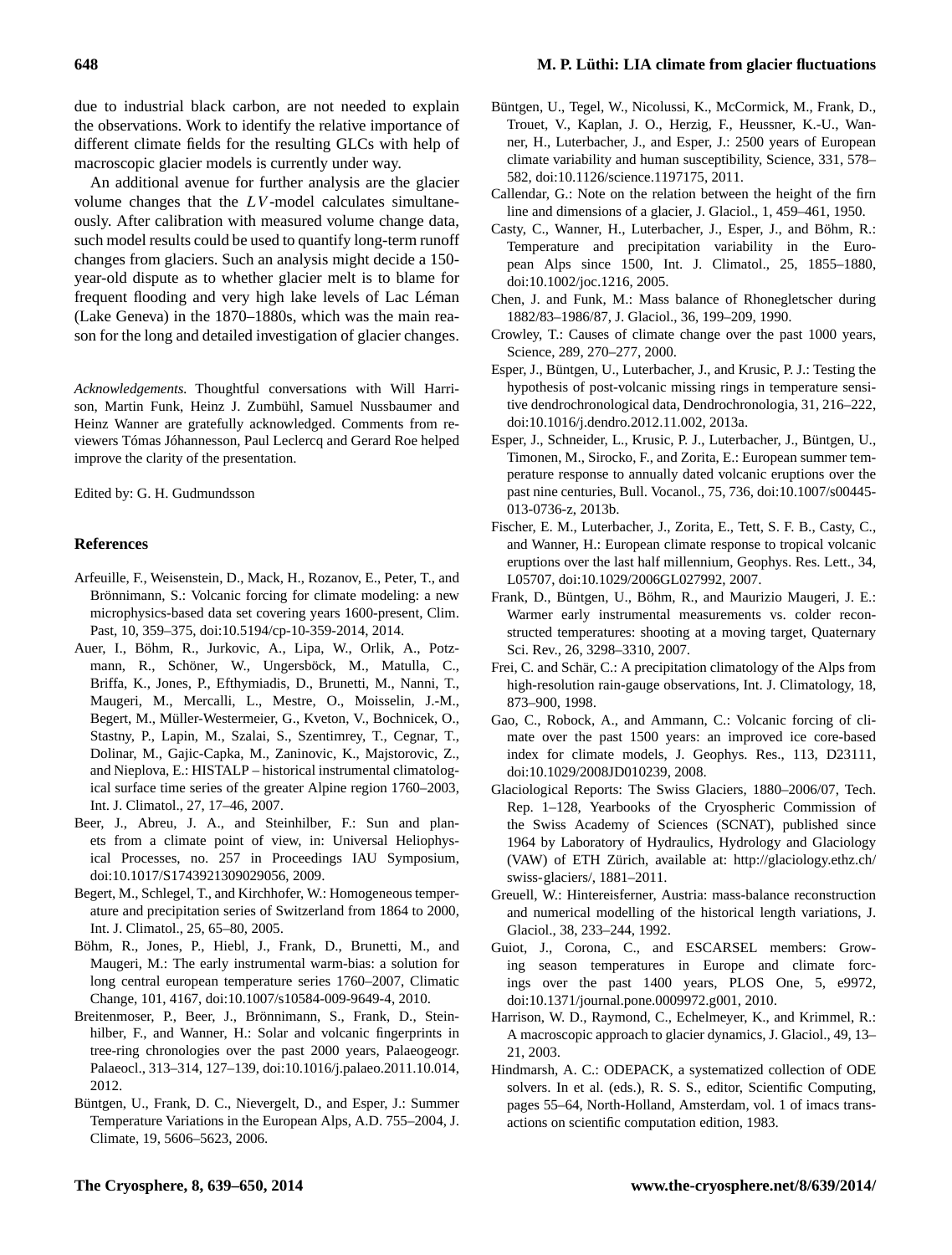# **M. P. Lüthi: LIA climate from glacier fluctuations 649**

- <span id="page-10-7"></span>Hoelzle, M., Haeberli, W., Dischl, M., and Peschke, W.: Secular glacier mass balances derived from cumulative glacier length changes, Global Planet. Change, 36, 295–306, doi[:10.1016/S0921-8181\(02\)00223-0,](http://dx.doi.org/10.1016/S0921-8181(02)00223-0) 2003.
- <span id="page-10-14"></span>Holzhauser, H.: Zur Geschichte des Gornergletschers, Vol. G 84, Geographica Bernensia, 2011.
- <span id="page-10-18"></span>Holzhauser, H. and Zumbühl, H.: Nacheiszeitliche Gletscherschwankungen, Tech. rep., Hydrologischer Atlas der Schweiz, Sonderdruck zum 54. Deutschen Geographentag, 2003.
- <span id="page-10-15"></span>Holzhauser, H., Magny, M., and Zumbühl, H.: Glacier and lakelevel variations in west-central Europe over the last 3500 years, The Holocene, 15, 789–801, 2005.
- <span id="page-10-25"></span>Hormes, A., Müller, B. U., and Schlüchter, C.: The Alps with little ice: evidence for eight Holocene phases of reduced glacier extent in the Central Swiss Alps, The Holocene, 11, 255–265, doi[:10.1191/095968301675275728,](http://dx.doi.org/10.1191/095968301675275728) 2001.
- <span id="page-10-26"></span>Hormes, A., Beer, J., and Schlüchter, C.: A geochronological approach to understanding the role of solar activity on Holocene glacier length variability in the Swiss Alps, Geogr. Ann., 88, 281–294, doi[:10.1111/j.0435-3676.2006.00301.x,](http://dx.doi.org/10.1111/j.0435-3676.2006.00301.x) 2006.
- <span id="page-10-22"></span>Huss, M., Bauder, A., Funk, M., and Hock, R.: Determination of the seasonal mass balance of four Alpine glaciers since 1865, J. Geophys. Res., 113, F01015, doi[:10.1029/2007JF000803,](http://dx.doi.org/10.1029/2007JF000803) 2008.
- <span id="page-10-21"></span>Huss, M., Funk, M., and Ohmura, A.: Strong Alpine glacier melt in the 1940s due to enhanced solar radiation, Geophys. Res. Lett., 36, L23501, doi[:10.1029/2009GL040789,](http://dx.doi.org/10.1029/2009GL040789) 2009.
- <span id="page-10-30"></span>Huss, M., Hock, R., Bauder, A., and Funk, M.: 100-year glacier mass changes in the Swiss Alps linked to the Atlantic Multidecadal Oscillation, Geophys. Res. Lett., 36, L10501, doi[:10.1029/2010GL042616,](http://dx.doi.org/10.1029/2010GL042616) 2010.
- <span id="page-10-0"></span>IPCC: Climate Change 2007, the Physical Scientific Basis, Contributions of Working Group I to the Fourth Assessment Report of the Intergovernmental Panel on Climate Change, Tech. rep., WMO/UNEP, Cambridge University Press, available at: [http://www.ipcc.ch/publications\\_and\\_data/ar4/wg1/en/](http://www.ipcc.ch/publications_and_data/ar4/wg1/en/contents.html) [contents.html,](http://www.ipcc.ch/publications_and_data/ar4/wg1/en/contents.html) 2007.
- <span id="page-10-27"></span>Joerin, U. E., Stocker, T. F., and Schlüchter, C.: Multicentury glacier fluctuations in the Swiss Alps during the Holocene, The Holocene, 16, 697–704, doi[:10.1191/0959683606hl964rp,](http://dx.doi.org/10.1191/0959683606hl964rp) 2006.
- <span id="page-10-23"></span>Johnson, S. G.: The NLopt nonlinear-optimization package, available at: [http://ab-initio.mit.edu/nlopt,](http://ab-initio.mit.edu/nlopt) 2012.
- <span id="page-10-5"></span>Klok, E. and Oerlemans, J.: Deriving historical equilibrium-line altitudes from a glacier length record by linear inverse modelling, The Holocene, 13, 343–351, 2003.
- <span id="page-10-10"></span>Leclercq, P. W. and Oerlemans, J.: Global and hemispheric temperature reconstruction from glacier length fluctuations, Clim. Dynam., 38, 1065–1079, doi[:10.1007/s00382-011-1145-7,](http://dx.doi.org/10.1007/s00382-011-1145-7) 2012.
- <span id="page-10-9"></span>Leclercq, P. W., Oerlemans, J., and Cogley, J. G.: Estimating the glacier contribution to sea-level rise for the period 1800–2005, Surv. Geophys., 32, 519–535, doi[:10.1007/s10712-011-9121-7,](http://dx.doi.org/10.1007/s10712-011-9121-7) 2011.
- <span id="page-10-11"></span>Leysinger-Vieli, G. J.-M. C. and Gudmundsson, G. H.: On estimating length fluctuations of glaciers caused by changes in climatic forcing, J. Geophys. Res., 109, f01007, doi[:10.1029/2003JF000027,](http://dx.doi.org/10.1029/2003JF000027) 2004.
- <span id="page-10-12"></span>Lüthi, M. P.: Transient response of idealized glaciers to climate variations, J. Glaciol., 55, 918–930, 2009.
- <span id="page-10-19"></span>Lüthi, M. and Bauder, A.: Analysis of Alpine glacier length change records with a macroscopic glacier model, Geogr. Helvetica, 65, 92–102, 2010.
- <span id="page-10-20"></span>Lüthi, M. P., Bauder, A., and Funk, M.: Glacier volume change reconstruction from length change data of the Swiss Alps, J. Geophys. Res.-Earth, 115, F04022, doi[:10.1029/2010JF001695,](http://dx.doi.org/10.1029/2010JF001695) 2010.
- <span id="page-10-1"></span>Mann, M. E., Zhang, Z., Rutherford, S., Bradley, R. S., Hughes, M. K., Shindell, D., Ammann, C., Faluvegi, G., and Ni, F.: Global signatures and dynamical origins of the Little Ice Age and Medieval Climate Anomaly, Science, 326, 1256–1260, doi[:10.1126/science.1177303,](http://dx.doi.org/10.1126/science.1177303) 2009.
- <span id="page-10-28"></span>Mann, M. E., Fuentes, J. D., and Rutherford, S.: Underestimation of volcanic cooling in tree-ring-based reconstructions of hemispheric temperatures, Nat. Geosci., 5, 202–205, doi[:10.1038/NGEO1394,](http://dx.doi.org/10.1038/NGEO1394) 2012.
- <span id="page-10-17"></span>Messerli, B., Zumbühl, H. J., Amman, K., Kienholz, H., Oeschger, H., Pfister, C., and Zurbuchen, M.: Die Schwankungen des Unteren Grindelwaldgletschers seit dem Mittelalter, Zeitschrift für Gletscherkunde und Glazialgeologie, XI, 3–110, 1975.
- <span id="page-10-29"></span>Miller, G. H., Geirsdóttir, À., Zhong, Y., Larsen, D. J., Otto-Bliesner, B. L., Holland, M. M., Bailey, D. A., Refsnider, K. A., Lehman, S. J., Southon, J. R., Anderson, C., Björnsson, H., and Thordarson, T.: Abrupt onset of the Little Ice Age triggered by volcanism and sustained by sea-ice/ocean feedbacks, Geophys. Res. Lett., 39, L02708, doi[:10.1029/2011GL050168,](http://dx.doi.org/10.1029/2011GL050168) 2012.
- <span id="page-10-31"></span>Nesje, A. and Dahl, S. O.: The "Little Ice Age" – only temperature?, The Holocene, 13, 139–145, doi[:10.1191/0959683603hl603fa,](http://dx.doi.org/10.1191/0959683603hl603fa) 2003.
- <span id="page-10-13"></span>Nussbaumer, S. U. and Zumbühl, H. J.: The Little Ice Age history of the Glacier des Bossons (Mont Blanc massif, France): a new high-resolution glacier length curve based on historical documents, Climatic Change, 111, 301–334, doi[:10.1007/s10584-](http://dx.doi.org/10.1007/s10584-011-0130-9) [011-0130-9,](http://dx.doi.org/10.1007/s10584-011-0130-9) 2012.
- <span id="page-10-16"></span>Nussbaumer, S., Zumbühl, H., and Steiner, D.: The history of the Mer de Glace AD 1570–2003 according to pictorial and written documents, Zeitschrift für Gletscherkunde und Glazialgeologie, 40, 2005.
- <span id="page-10-2"></span>Nussbaumer, S. U., Steinhilber, F., Trachsel, M., Breitenmoser, P., Beer, J., Blass, A., Grosjean, M., Hafner, A., Holzhauser, H., Wanner, H., and Zumbühl, H. J.: Alpine climate during the Holocene: a comparison between records of glaciers, lake sediments and solar activity, J. Quaternary Sci., 26, 703–713, doi[:10.1002/jqs.1495,](http://dx.doi.org/10.1002/jqs.1495) 2011.
- <span id="page-10-3"></span>Nye, J. F.: On the theory of the advance and retreat of glaciers, Geophys. J. Roy. Astr. S., 7, 431–456, 1963.
- <span id="page-10-4"></span>Nye, J. F.: A numerical method of inferring the budget history of a glacier from its advance and retreat, J. Glaciol., 5, 589–607, 1965.
- <span id="page-10-8"></span>Oerlemans, J.: Extracting a climate signal from 169 glacier records, Science, 308, 270–277, doi[:10.1126/science.1107046,](http://dx.doi.org/10.1126/science.1107046) 2005.
- <span id="page-10-6"></span>Oerlemans, J.: Estimating response times of Vadret da Morteratsch, Vadret da Palü, Briksdalsbreen and Nigardsbreen from their length records, J. Glaciol., 53, 357–362, 2007.
- <span id="page-10-24"></span>Oerlemans, J.: The Microclimate of Valley Glaciers, Igitur, Utrecht Publishing & Archiving Services, iSBN 987-90-393-5305-5, 2010.